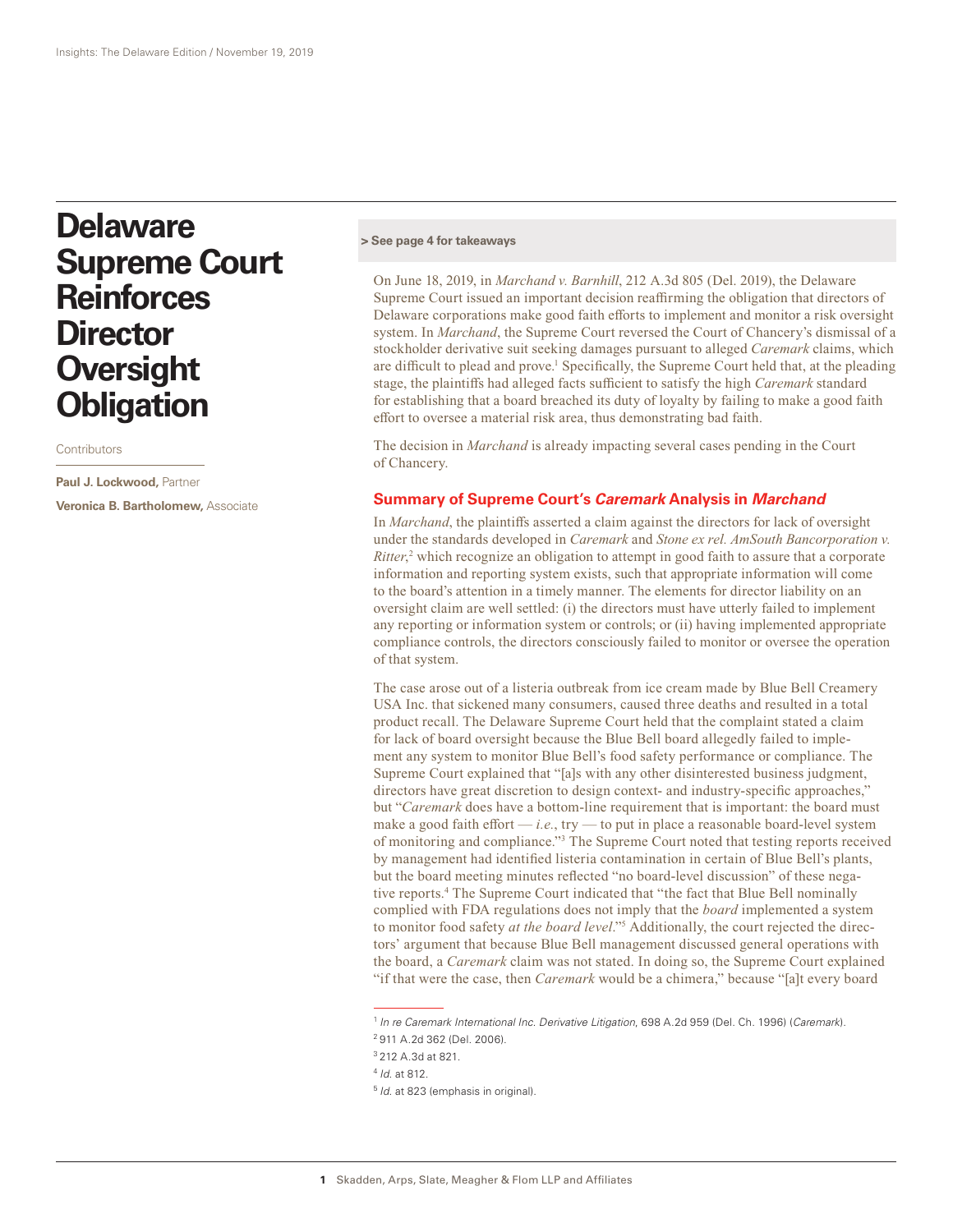meeting of any company, it is likely that management will touch on some operational issue."6 According to the opinion, despite management's knowledge of the problem, "this information never made its way to the board, and the board continued to be uninformed about (and thus unaware of) the problem" regarding "what has to be one of the most central issues at the company: whether it is ensuring that the only product it makes — ice cream — is safe to eat."<sup>7</sup> The court was particularly concerned that reports containing "what could be considered red, or at least yellow, flags" were not disclosed to the board.<sup>8</sup> As Chief Justice Leo E. Strine observed: "If *Caremark* means anything, it is that a corporate board must make a good faith effort to exercise its duty of care. A failure to make that effort constitutes a breach of the duty of loyalty."9

- <sup>8</sup> *Id*.
- <sup>9</sup> *Id.* at 824. Another notable aspect of the Supreme Court's *Marchand* decision involved the reversal of the Court of Chancery's dismissal of the action for failure to make a presuit demand on the board. Specifically, the Supreme Court held that the complaint adequately pled that a director — previously viewed by the Court of Chancery as independent — could not impartially consider a demand due to his alleged "warm and thick personal ties of respect, loyalty, and affection between [the director] and the [company's founding family]," including business relationships allegedly facilitated by the family over many years. As a result, the court found that a majority of the board was not independent and disinterested for purposes of the board's consideration of a stockholder demand to file a lawsuit against directors and officers. This aspect of the *Marchand* decision is also having an immediate impact on recent Chancery decisions. *See*, *e.g*., *In re BGC Partners, Inc. Derivative Litigation*, Consol. C.A. 2019-0722-ABG (Del. Ch. Sept. 30, 2019) (transcript) (relying in part on *Marchand*, finding three of four directors on a special committee were not independent because, in part, they were among the alleged controller's "go-to" choices for board appointments on companies he controlled, they received substantial compensation from their service on those boards, and they had significant social ties to the controller).

### *Caremark* **Decisions Post-***Marchand*

The *Marchand* opinion had an almost immediate ripple effect in a number of cases pending in the Court of Chancery, although two of these cases focused their analysis on the second prong of *Caremark*, which requires directors to monitor and oversee reporting systems already in place.

In *Rojas v. Ellison*, 2019 WL 3408812 (Del. Ch. July 29, 2019), the Court of Chancery refused to find that the allegations stated a *Caremark* claim. A stockholder of J.C. Penney Company asserted that the company's directors breached their fiduciary duty of loyalty by consciously disregarding their responsibility to oversee the company's compliance with California laws governing price-comparison advertising.10 The complaint alleged that the board failed to ensure that the company abided by the terms of its settlement in a class action (the *Spann* action) related to claims of false reference pricing.11 The independence of J.C. Penney's directors was "unquestioned;" instead, the plaintiff argued that a majority of the board faced a substantial likelihood of liability with respect to the alleged oversight claims.12

Referencing the Supreme Court's guidance in *Marchand*, the court found that the complaint and documents incorporated therein indicated that the company had a board-level reporting system in place at the time of the *Spann* action to monitor compliance with laws and regulations.13 The court acknowledged that the audit committee of the board was charged with regulatory compliance, and that both the audit committee and the board reviewed the memorandum of settlement in the *Spann* action. As a result, the court held "it cannot be said that J.C. Penney's directors 'utterly

<sup>6</sup> *Id*. at 824.

<sup>7</sup> *Id*. at 812, 822.

<sup>10</sup> 2019 WL 3408812, at \*1. <sup>11</sup> *Id*. at \*1, \*3.  $12$  *Id.* <sup>13</sup> *Id*. at \*9.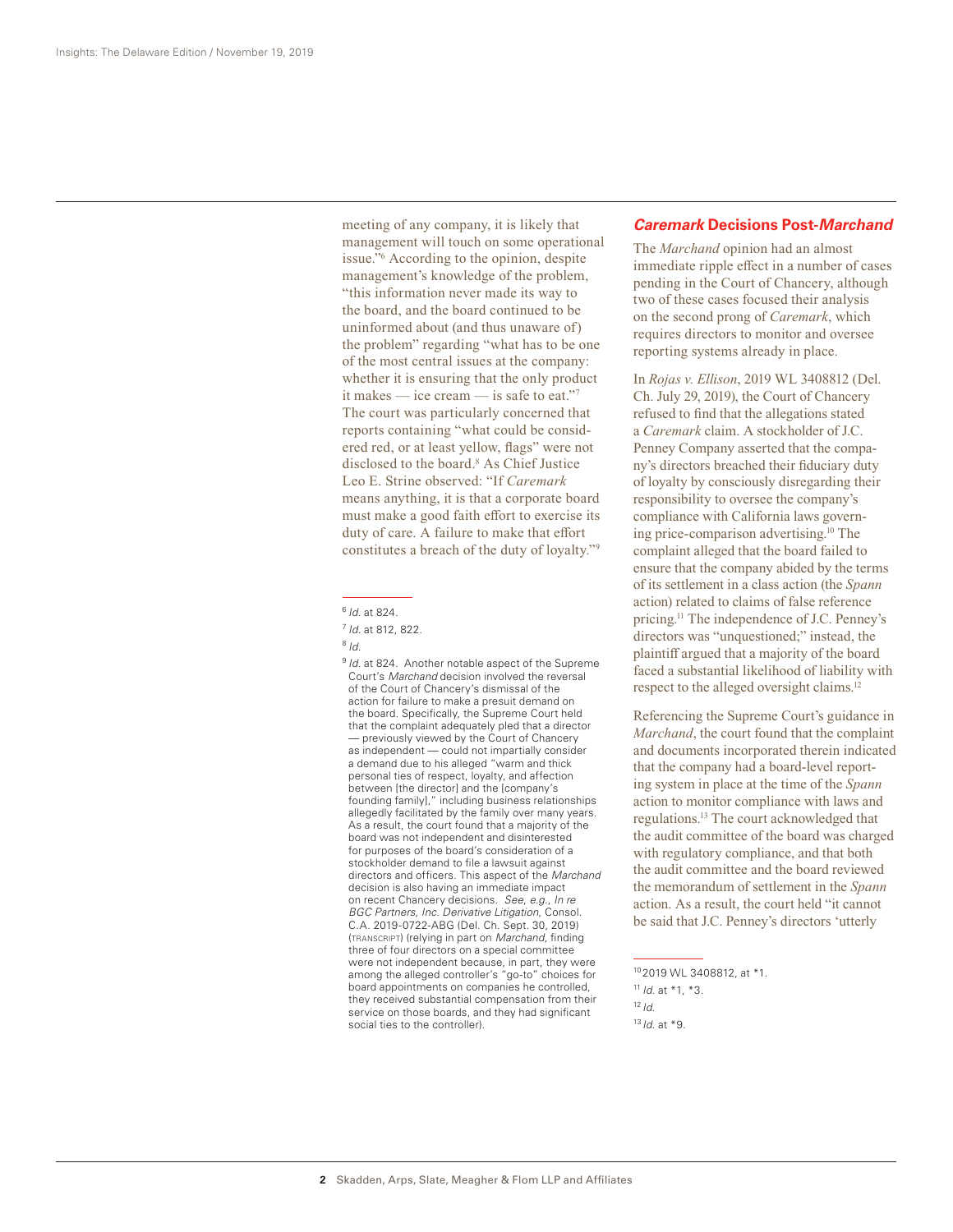failed to implement any reporting or information system or controls' relevant to complying with price-comparison advertising laws or, in the more recent words of *Marchand*, that they made no good faith effort to 'try.'"14

The court held that the plaintiff's allegations similarly failed to support an inference that the directors consciously failed to monitor or oversee the company's operations. The plaintiff argued that "settlements and warnings" constitute red flags to demonstrate directors knew or should have known of violations of the law, but the court concluded that "[w]hen such events become a 'red flag' depends on the circumstances."15 The court held that plaintiff did not allege "particularized *facts* from which it reasonably can be inferred that the *Spann* settlement put the directors on notice of any ongoing violations of law."16 The court observed that, to the contrary, when the *Spann* action was discussed with the board, it was in terms of a settlement to resolve the class action without any admission of liability and with an express acknowledgement that the company was not then violating any laws.17 Further, when the settlement was approved, the company represented to the court that it implemented a new price-comparison advertising policy in response to the *Spann* action, created a pricing governance committee, instituted regular training sessions, and created a new director of pricing compliance position to monitor and ensure compliance with the new pricing policy.18 As a result, the court held that the plaintiff failed to allege facts from which the court could infer that any of the directors consciously allowed the company to violate any price-comparison advertising laws to demonstrate bad faith, and dismissed the complaint with prejudice.<sup>19</sup>

 $14$  *Id.* <sup>15</sup> *Id*. at \*11.  $16$  *Id.* <sup>17</sup> *Id*. <sup>18</sup> *Id*. <sup>19</sup> *Id*. at \*14. More recently, in *In re Clovis Oncology, Inc. Derivative Litigation*, Consol. C.A. No. 2017-0222-JRS (Del. Ch. Oct. 1, 2019) (TRANSCRIPT), the Court of Chancery upheld *Caremark* claims that the director defendants breached their fiduciary duties by failing to oversee a clinical trial of a drug under development and allowing the company to mislead the market regarding the drug's efficacy. Clovis, a biopharmaceutical firm, develops and commercializes cancer treatments, and was in the process of developing its first drug, Roci, to hit the market.

As a company with no products on the market and no sales revenue, Clovis relied heavily on investor capital for its operations, and the company's prospects were dependent upon the success and FDA approval of one of the company's developmental drugs.20 As a result, the court observed that, in the company's "race for FDA approval" against a competing drug, the board was "hyper-focused" on Roci's development and clinical trial.21 The plaintiffs alleged that the defendants spent hours at board meetings discussing the drug and its progress, and that the board was "laser-focused" on the drug's response rate, which was the criteria that defined its success in the clinical trial.<sup>22</sup> The court observed that as the trial progressed, the board knew that neither investors nor the FDA would accept unconfirmed responses.23 Yet, despite reports received by the board (including management presentations) indicating that Roci's response rate was being calculated based on unconfirmed responses, "the Board did nothing."24 The court observed that the board "relied heavily on the market's positive reaction" to the publicly reported response rate "to make its case for further investment in the Company."25 Despite the drug's trial results, Clovis' public statements

20C.A. No. 2017-0222-JRS, Tr. at 10.

 $^{21}$  *Id.* <sup>22</sup>*Id*. at 11-13.

<sup>23</sup>*Id*. at 13. <sup>24</sup> *Id*. at 14-15.

<sup>25</sup> *Id*. at 16.